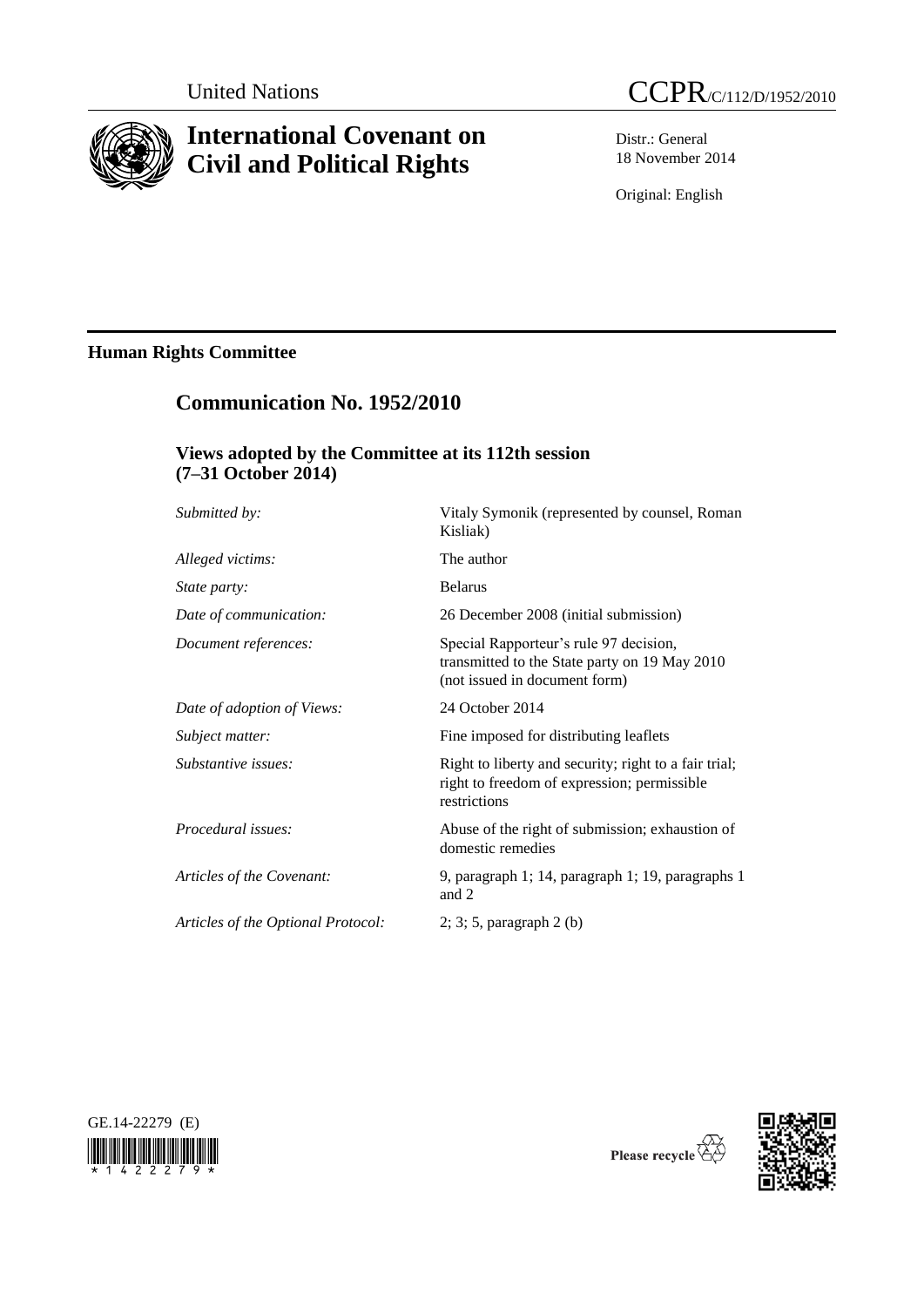## **Annex**

## **Views of the Human Rights Committee under article 5, paragraph 4, of the Optional Protocol to the International Covenant on Civil and Political rights (112th session)**

concerning

## **Communication No. 1952/2010**\*

| Submitted by:           | Vitaliy Symonik (represented by counsel, Roman<br>Kisliak) |
|-------------------------|------------------------------------------------------------|
| Alleged victims:        | The author                                                 |
| <i>State party:</i>     | <b>Belarus</b>                                             |
| Date of communications: | 26 December 2008 (initial submission)                      |

*The Human Rights Committee*, established under article 28 of the International Covenant on Civil and Political Rights,

*Meeting on* 24 October 2014,

*Having concluded* its consideration of communication No. 1952/2010, submitted to the Human Rights Committee by Vitaliy Symonik under the Optional Protocol to the International Covenant on Civil and Political Rights,

*Having taken into account* all written information made available to it by the author of the communication and the State party,

*Adopts the following:*

### **Views under article 5, paragraph 4, of the Optional Protocol**

1. The author of the communication is Vitaliy Symonik, a Belarusian national born in 1986. He claims to be a victim of a violation by Belarus of his rights under articles 9, paragraph 1; 14, paragraph 1; and 19, paragraphs 1 and 2; of the International Covenant on Civil and Political Rights (the Covenant). The Optional Protocol entered into force for the State party on 30 December 1992. The author is represented by counsel, Roman Kisliak.

#### **The facts as submitted by the author**

2.1 On 26 July 2006, the author distributed leaflets calling for a demonstration on 27 July 2006 to commemorate the Independence Day of Belarus. <sup>1</sup> While he was distributing

<sup>\*</sup> The following members of the Committee participated in the examination of the present communication: Yadh Ben Achour, Lazhari Bouzid, Christine Chanet, Ahmad Amin Fathalla, Cornelis Flinterman, Yuji Iwasawa, Walter Kälin, Zonke Zanele Majodina, Gerald L. Neuman, Sir Nigel Rodley, Victor Manuel Rodríguez-Rescia, Fabian Omar Salvioli, Dheerujlall B. Seetulsingh, Anja Seibert-Fohr, Yuval Shany, Konstantine Vardzelashvili, Margo Waterval and Andrei Paul Zlatescu.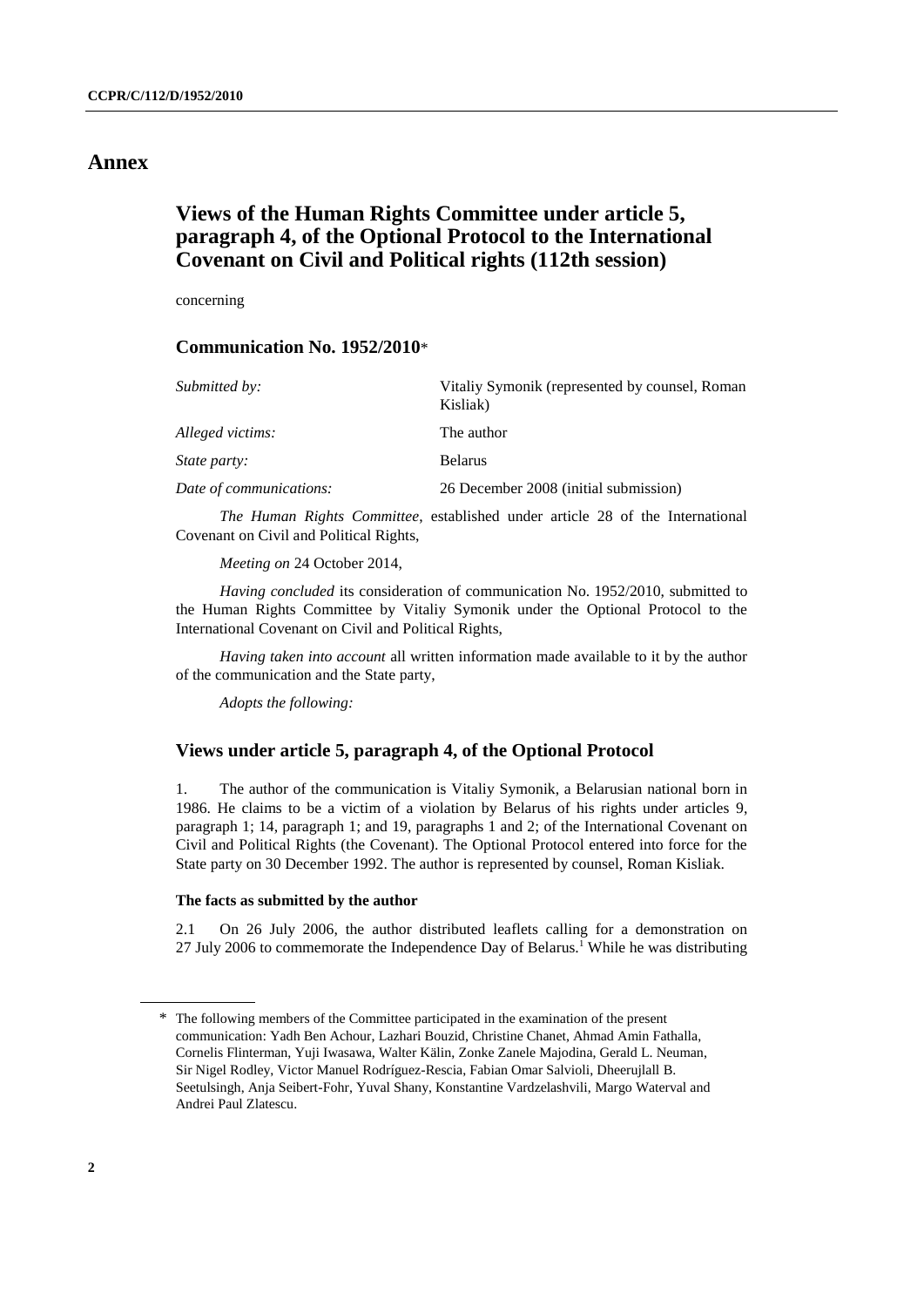the leaflets, he was approached by police officers, who confiscated 573 leaflets still in his possession and arrested him under article 172, part 3, of the Belarus Code of Administrative Offences (the Administrative Offences). <sup>2</sup> The author was released three hours after his arrest.

2.2 On 7 September 2006, the Administrative Commission of the Leninsky District of Brest (the Administrative Commission) examined the author's case in his absence and fined him 100,000 Belarus roubles. The author complained about the decision to the Leninsky District Court (the District Court), which, on an unspecified date, acknowledged that the case had been examined in his absence and remitted to the Administrative Commission for a new examination.

2.3 On 16 November 2006, the Administrative Commission re-examined the author's case and found him guilty under article 172, part 3, of the Administrative Code of "illegal distribution of printed materials", and fined him 100,000 Belarus roubles. The decision stated that the leaflets had been produced in violation of the Law on Press and Other Media, did not bear the required publication data and contained information aimed at undermining national security and public order.

2.4 On 24 November 2006, the author complained about the decision of the Administrative Commission to the Court of the Leninsky District of Brest. On 15 December 2006, the District Court upheld the decision.<sup>3</sup> On 26 December 2006, the author appealed the decision before the Brest Regional Court, which dismissed his appeal on 22 January 2007.

2.5 The author claims that he has exhausted all effective domestic remedies.

2.6 He submits that the decisions of the Administrative Commission and the domestic courts are not justified. He claims that the Law on Press and Other Media is not applicable

<sup>&</sup>lt;sup>1</sup> The leaflets read as follows: "Dear citizens of Brest! Congratulations on the great national holiday of the Independence of our country! On 27 July, Belarus celebrates a major holiday in its history. On that date, in 1990, the Council of the Republic of Belarus proclaimed the Declaration of Independence. Belarusians declared to the whole world that they would like to build their house and that they were worth being called a nation. Since that date, 16 years have passed. The current regime trades the country's independence for cheap gas. Hiding behind declarations on sovereignty preservation, the Government only reflects on how to preserve itself. Each and every one of us is losing freedom today: a humiliating contractual system, low salaries, the rise in telephone bills, unemployment, excessive charges on entrepreneurs – in such conditions, only civil servants connected with the president live well. Fear and repression make people silent. The lack of perspectives and hope for a better future lead to the fact that 70 per cent of young people dream of living abroad. But who will stay here? For freedom! For independence! You are invited to take part in a holiday demonstration, which will take place on 27 July at 5.30 p.m. at the Stroitel stadium. On the programme: an address by the leader of democratic forces, Aleksandr Milinkevich; an address by public figures of the country and the city; enrolment in democratic parties and public associations; distribution of celebration attributes; a performance by Belarus folk singers. United democratic forces, Brest."

<sup>2</sup> Under article 172, part 3, of the Administrative Code, "Unlawful Distribution of Printed Material", it is an administrative offence to disseminate printed material which either is not produced in accordance with the established procedure, does not indicate required publication data or contains matter detrimental to the State, public order or the rights and lawful interests of private individuals. Under the Administrative Code, such offences are sanctioned with fines and/or confiscation.

<sup>&</sup>lt;sup>3</sup> According to the court decision of 15 December 2006, "the contents of the leaflets aimed at undermining the national security, the public order and rights and freedoms of others as, at the moment of the distribution of those leaflets, the demonstration of 27 July 2006 had been prohibited by the Brest City Executive Committee."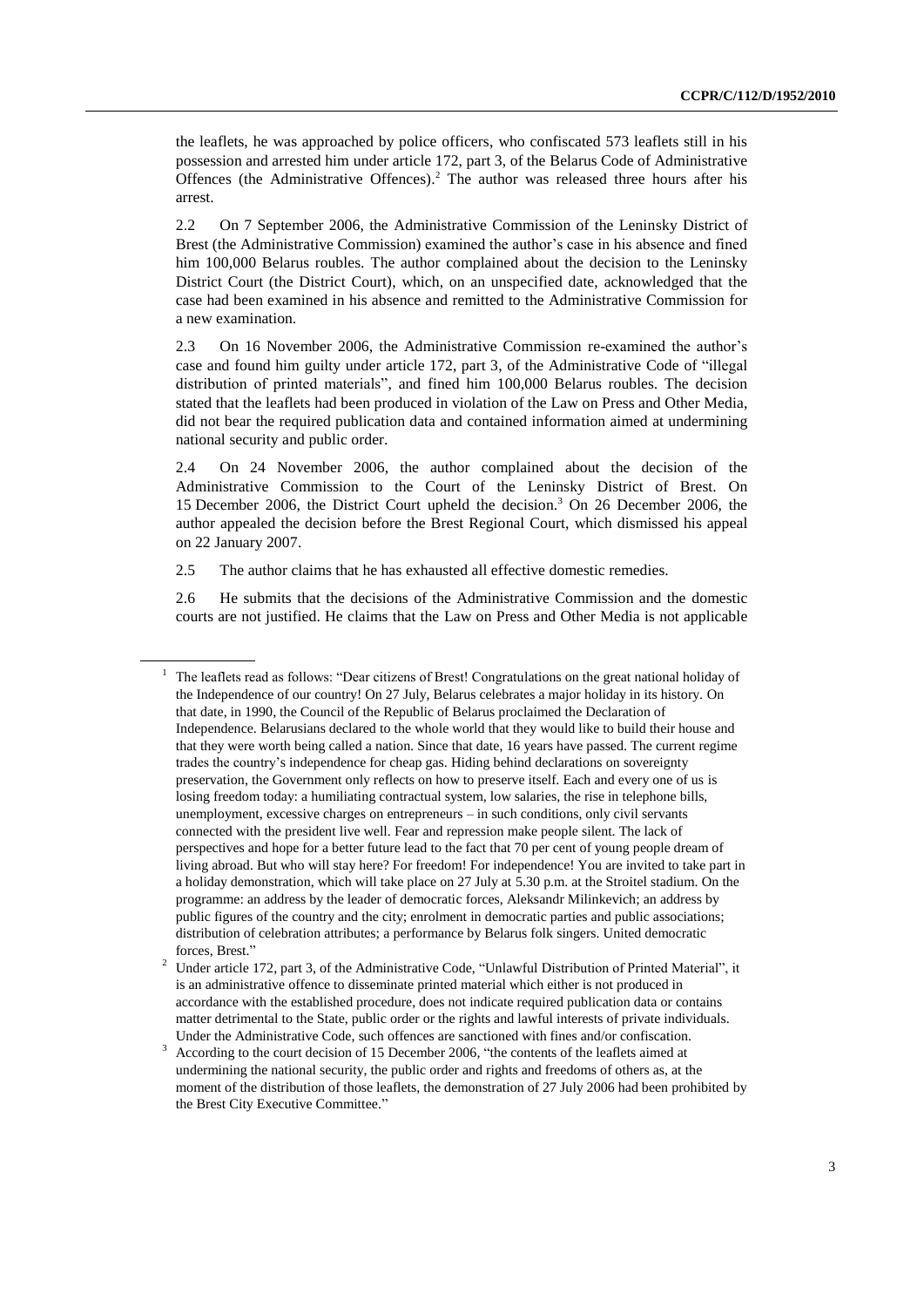in his case. According to article 1, part 7, of the law, it applies to "the periodical distribution in print runs of 300 copies and over of texts drafted with the help of computers and the information collected in their databank and databases, and to other mass information media whose output is distributed in the form of printed communications, posters, leaflets and other material." Furthermore, under article 1, part 2, of the law, the "mass information media" are defined as periodical printed publications; television or radio organizations; radio, television, video or newsreel programmes; or other forms or methods of periodical information dissemination. According to article 1, part 3, of the law, "printed periodical publications" are defined as newspapers, journals, brochures, almanacs, bulletins and other publications with unvarying titles and serial numbers, appearing not less than once per year.

2.7 With reference to the above-mentioned provisions, the author maintains that the law is only applicable to periodical printed publications with a distribution of over 300 copies, appearing at least once a year. He claims that the leaflets he was distributing were for a one-time event and were issued only once, and thus were not periodic. The Law on Press and Other Media is therefore not applicable to the leaflets in question.

2.8 The author adds that, in order to comply with the publication data requirement under the law, it is necessary to register leaflets as a mass media outlet, for example a newspaper. It would therefore be impossible to produce leaflets for a mass event beforehand because the timeline required for registering a media outlet (over 30 days) significantly exceeds the timeline between the date of permission for a mass event and the date of the event itself.

#### **The complaint**

3.1 The author complains that the facts as submitted constitute a violation by the State party of his rights under articles 9, paragraph 1; 14, paragraph 1; and 19, paragraphs 1 and 2; of the Covenant.

3.2 In particular, with reference to article 19, paragraph 2, the author claims that the application of the Law on Press and Other Media to his case restricted his freedom to impart information and ideas of all kinds to such an extent that it deprived him of the very opportunity to realize his right to freedom of expression by distributing leaflets.

3.3 He also claims that the leaflets did not contain any unlawful or illegal message. Even if they contained information about the demonstration and some criticism towards the Government, the author claims that everyone in a democratic society holds the right to criticize the authorities. He claims that it was on account of the criticism contained in the leaflets that he was arrested and fined, which according to him, amounts to persecution on political grounds and to a violation of his freedom to hold opinions without interference, as protected under article 19, paragraph 1, of the Covenant. Both the Administrative Commission and the courts stated that the leaflets contained "incitement, agitation against the existing regime." Neither criminal nor administrative legislation outlaws agitation against the existing regime. The criminal law prohibits only public calls for a change of the constitutional order by violent means (article 361 of the Criminal Code). Any regime is subject to change in a democratic State. The constitutional order can be changed in accordance with the Constitution.

3.4 The author claims that his detention was arbitrary and in violation of article 9 of the Covenant.

3.5 He also claims, with reference to article 14, paragraph 1, that he was denied access to justice because his case was heard by the Administrative Commission, which does not fulfil the criteria of a competent, independent and impartial court. He adds that the courts in his case were not independent as they are accountable to the Executive, particularly the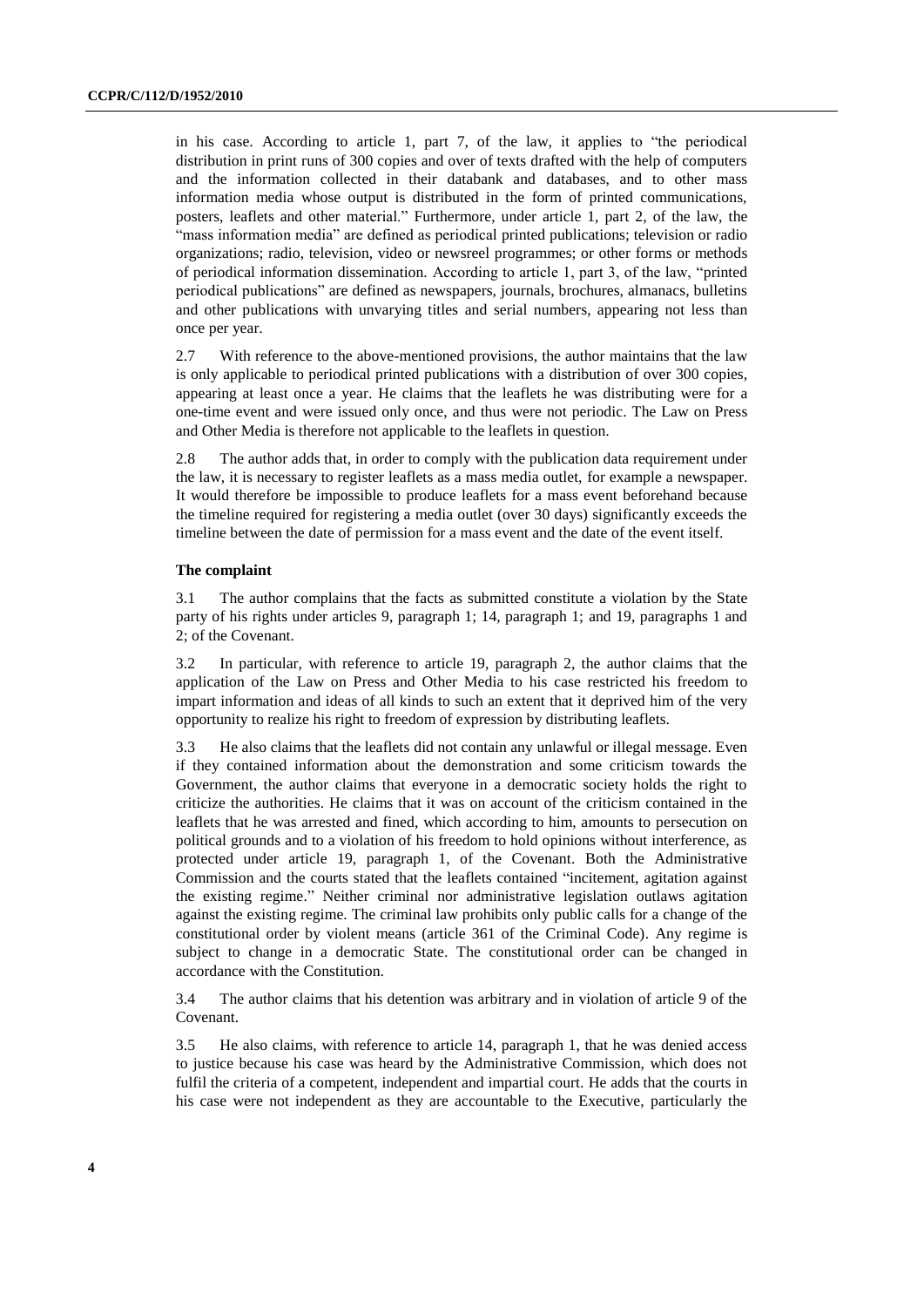Ministry of Justice and the Department of Justice of the Brest Regional Executive Committee.

#### **State party's observations on admissibility**

4.1 On 13 July 2010, the State party challenged the admissibility of the communication. It submits, inter alia, that it "[…] does not find legal grounds for further consideration of this communication." It adds that it does not appear from the documentation on file that the Committee has received the communication from the author as "it seems obvious" that it has been prepared by a third party rather than the author, contrary to article 1 of the Optional Protocol. It further requests the Committee to clarify the relationship between the author of the communication and the persons indicated by him as contact persons eligible to obtain the confidential information from the Committee regarding the complaint.

4.2 By note verbale of 10 August 2010, the Committee informed the State party that, inter alia, its Special Rapporteur on new communications and interim measures (the Special Rapporteur) sees no obstacles to the admissibility of the present communication under article 1 of the Optional Protocol, as it was duly signed by the author and there is nothing in the Optional Protocol, the Committee's rules of procedure or its working methods to prevent the author from indicating an address other than his own for correspondence. It further invited the State party to submit its observations on the admissibility and merits of the communication within the established time limits.

4.3 By note verbale of 3 September 2010, the State party submitted, inter alia, that "the Belarusian side suspends further consideration" of the communication "till the Committee provides comprehensive response on all issues raised by the State party in its previous submissions." It further notes that it has assumed its obligations under article 1 of the Optional Protocol. It has taken note of the Rapporteur's reply on the absence of any obstacles to the admissibility of the communication under the Optional Protocol, but it considers the reply to be "the Special Rapporteur's personal view, which does not and cannot create any legal obligations for the States parties to the Covenant." The State party further notes that it has not raised any issues concerning the addresses for correspondence relating to the present communication; however, "there were requests to the Committee to clarify the relationship of third parties to the complaints of Mr. Symonik […] and the grounds for the third parties, the persons who are not subject to Belarusian jurisdiction, being listed in the communications as contact persons eligible to obtain confidential information from the Committee." Finally, the State party "draws the Committee's attention to the fact that in accordance with article 1 of the Optional Protocol, the State party had recognized the competence of the Committee to receive and consider communications from individuals subject to its jurisdiction who claim to be victims of a violation by the State party of any of the rights set forth in the Covenant, but not from other persons (third parties). The State party did not accept any other obligation under article 1 of the Optional Protocol and suspends therefore further consideration of the present communication."

4.4 By letter of 28 October 2010, the Chairperson of the Committee informed the State party that, inter alia, the present communication had been duly signed by the author, who was himself the alleged victim. Regarding the author's decision to designate third parties residing outside of the State party to receive correspondence from the Committee on his behalf, the Chairperson notes that nothing in the Optional Protocol prevents authors from indicating an address other than their own for correspondence or from designating third parties as recipients of the Committee's correspondence on their behalf. The Chairperson points out that it has been a longstanding practice of the Committee to allow authors to designate representatives of their choice, who may not necessarily live in the territory of the State party, not only to receive correspondence, but even to represent them before the Committee. Finally, the State party was again invited to submit its observations on the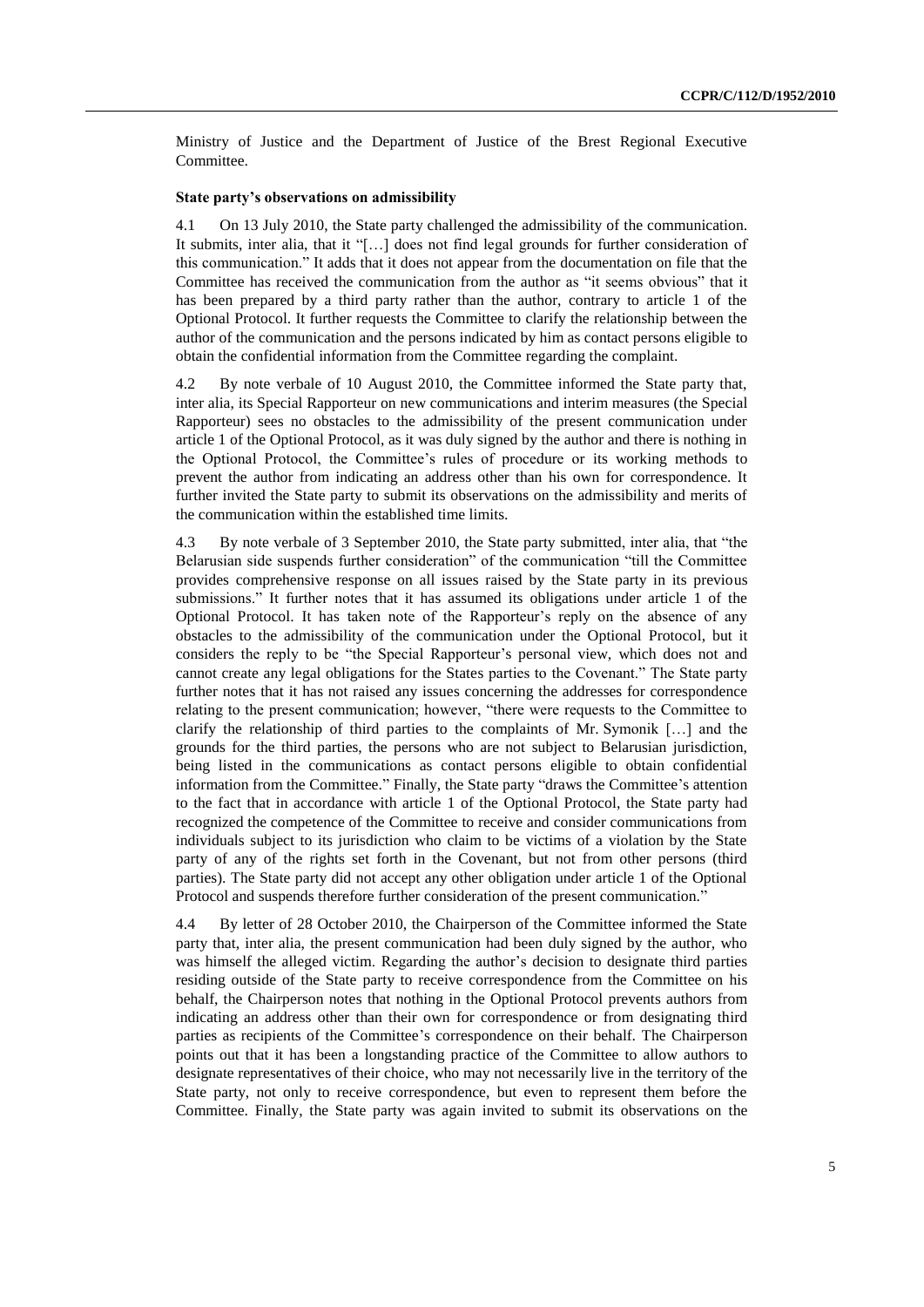admissibility and merits. It was informed that, in the absence of such observations, the Committee would proceed with the examination of the communication on the basis of the information available to it.

4.5 By note verbale of 6 January 2011, the State party recalled that it had repeatedly expressed its legitimate concerns to the Committee regarding the unjustified registration of individual communications. The majority of its concerns related to communications which were submitted by individuals who had deliberately not exhausted all available remedies in the State party, including filing an appeal with the Prosecutor's Office under the supervisory review procedure against judgements having acquired the force of *res judicata*. The State party explains that the basis for that requirement is article 2 of the Optional Protocol. It further notes that the registration before the Committee of communications submitted by third parties (i.e. lawyers and other persons) on behalf of individuals alleging violations of their rights is undoubtedly an abuse of the Committee's mandate, and of the right to submit a communication: the registration of such communications is in violation of article 3 of the Optional Protocol. In addition, while being a State party to the Optional Protocol and having recognized the Committee's competence under article 1 thereof, the State party has not consented to the extension of the Committee's mandate. The State party notes the Committee's "one-sided and broad interpretation […] of the legal norms of the respective international treaties" and explains that the interpretation of the provisions of the Covenant and the Optional Protocol is made strictly in accordance with articles 31, 32 and 33 of the Vienna Convention on the Law of Treaties. It adds that, in accordance with an accurate interpretation of article 1 of, and the preamble to, the Optional Protocol, only communications submitted by individuals (and not by their representatives) may be registered by the Committee. Consequently, the State party concludes that it will decline every communication registered before the Committee in violation of the provisions of the aforementioned treaties and that any decision adopted by the Committee in relation to such communications will be considered by the State party as legally invalid.

4.6 By note verbale of 25 January 2012, the State party reiterated its previous observations, including those of 6 January 2011. It recalls that, by adhering to the Optional Protocol, it recognizes the Committee's competence under article 1 thereof to receive and consider communications from individuals subject to its jurisdiction who claim to be the victims of violations by the State party of any of the rights set forth in the Covenant. That recognition of competence also extends to other provisions of the Optional Protocol, including those setting forth criteria regarding petitioners and admissibility, in particular article 2 and article 5, paragraph 2, of the Optional Protocol. States parties have no obligation under the Optional Protocol to recognize the Committee's rules of procedure or its interpretation of the provisions of the Optional Protocol. According to the State party, that means that, in the context of the complaint procedure, States parties should be guided first and foremost by the provisions of the Optional Protocol and that reference to the Committee's long-standing practice, methods of work and jurisprudence "are not subject of the Optional Protocol." It further submits that any communication registered in violation of the provisions of the Optional Protocol will be viewed by the State party as incompatible with it and will be rejected without comment on the admissibility or merits. The State party further maintains that decisions taken by the Committee on such "declined communications" will be considered by its authorities as "invalid."

#### **Issues and proceedings before the Committee**

#### *Lack of cooperation from the State party*

5.1 The Committee notes the State party's assertion that there are no legal grounds for the consideration of the author's communication, insofar as it was registered in violation of the provisions of the Optional Protocol; that it has no obligations regarding the recognition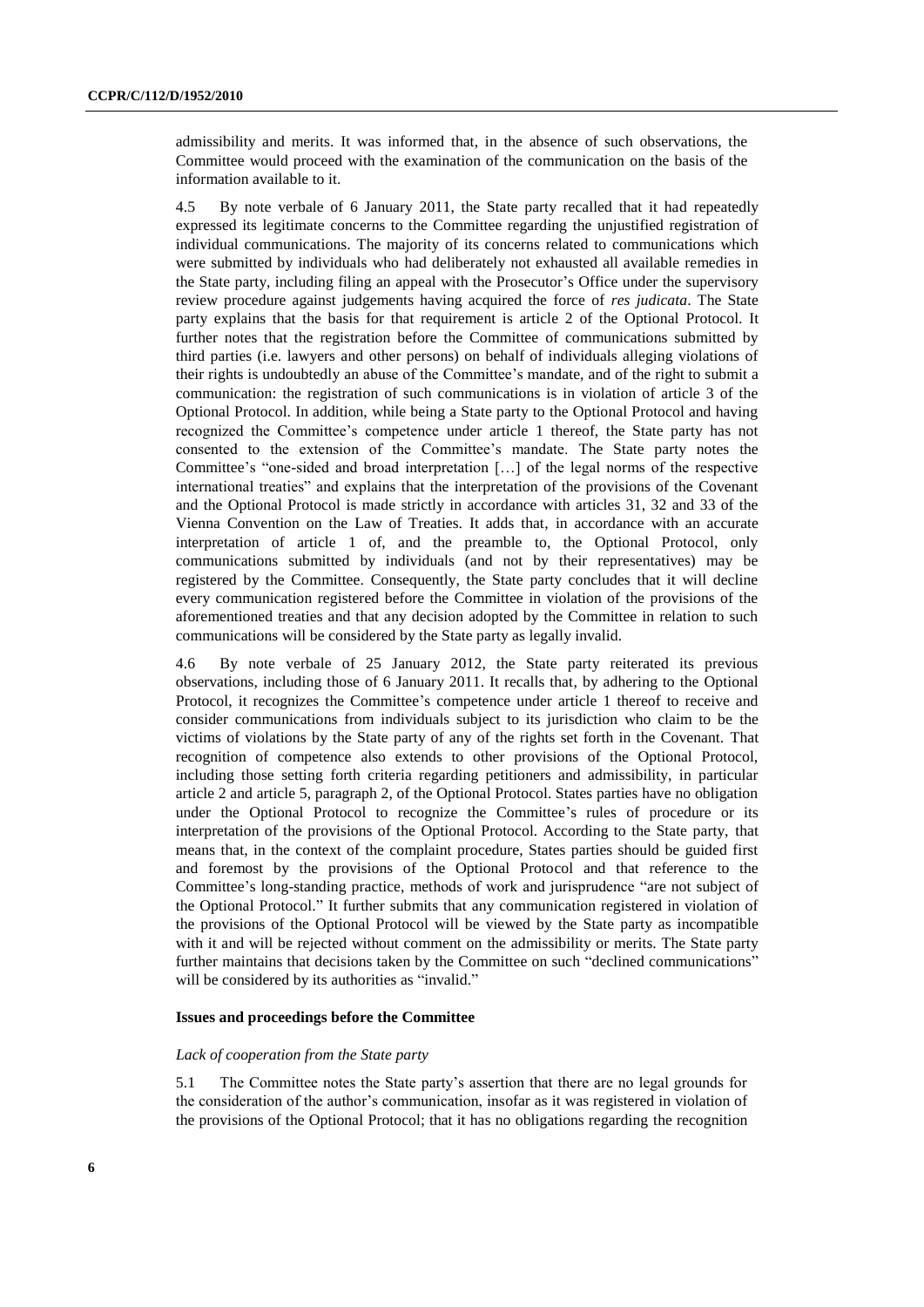of the Committee's rules of procedure or the Committee's interpretation of the provisions of the Optional Protocol; and that decisions taken by the Committee on the present communication will be considered by its authorities as "invalid." The Committee also notes the State party's observation that registration of communications submitted by a third party (i.e. lawyers or other persons) on behalf of individuals claiming that there has been a violation of their rights constitutes an abuse of the mandate of the Committee and of the right to submit a communication.

5.2 The Committee recalls that, under article 39, paragraph 2, of the Covenant, it is empowered to establish its own rules of procedure, which the States parties have agreed to recognize. The Committee further observes that, by adhering to the Optional Protocol, a State party to the Covenant recognizes the competence of the Committee to receive and consider communications from individuals claiming to be victims of violations of any of the rights set forth in the Covenant (see preamble and article 1). The Committee further notes that, by denying the right of an individual to be represented by a lawyer (or a designated person) of his/her choice before the Committee, the State party fails to meet its obligations under the Optional Protocol to the Covenant. Implicit in a State's adherence to the Protocol is an undertaking to cooperate with the Committee in good faith so as to permit and enable it to consider such communications, and after examination, to forward its views to the State party and to the individual (see article 5, paragraphs 1 and 4). It is incompatible with those obligations for a State party to take any action that would prevent or frustrate the Committee in its consideration and examination of a communication and in the expression of its Views.<sup>4</sup> It is for the Committee to determine whether a communication should be registered. The Committee observes that, by failing to accept the competence of the Committee to determine whether a communication shall be registered and by declaring beforehand that it will not accept the determination of the Committee on the admissibility and on the merits of the communication, the State party has violated its obligations under article 1 of the Optional Protocol.

### *Consideration of admissibility*

6.1 Before considering any claim contained in a communication, the Human Rights Committee must, in accordance with rule 93 of its rules of procedure, decide whether or not the communication is admissible under the Optional Protocol to the Covenant.

6.2 The Committee has ascertained, as required under article 5, paragraph 2 (a), of the Optional Protocol, that the same matter is not being examined under another procedure of international investigation or settlement.

6.3 With regard to the requirement set out in article 5, paragraph 2 (b), of the Optional Protocol, the Committee notes that, in its submission of 6 January 2011, the State party challenged the admissibility of the present communication on the ground of non-exhaustion of domestic remedies, as the author had not filed a request for supervisory review with the Prosecutor's Office. The Committee recalls its jurisprudence according to which a petition for supervisory review to a Prosecutor's Office allowing for the review of court decisions that have taken effect does not constitute a remedy which has to be exhausted for the purposes of article 5, paragraph 2 (b), of the Optional Protocol.<sup>5</sup> Accordingly, it considers

<sup>4</sup> See, inter alia, communications No. 869/1999, *Piandiong et al.* v. *the Philippines*, Views adopted on 19 October 2000, para. 5.1; No. 1948/2010, *Denis Turchenyak et al.*v. *Belarus*, Views adopted on 24 July 2013, para. 5.2.

<sup>5</sup> Communication No. 1873/2009, *Alekseev* v. *the Russian Federation*, Views adopted on 25 October 2013, para. 8.4.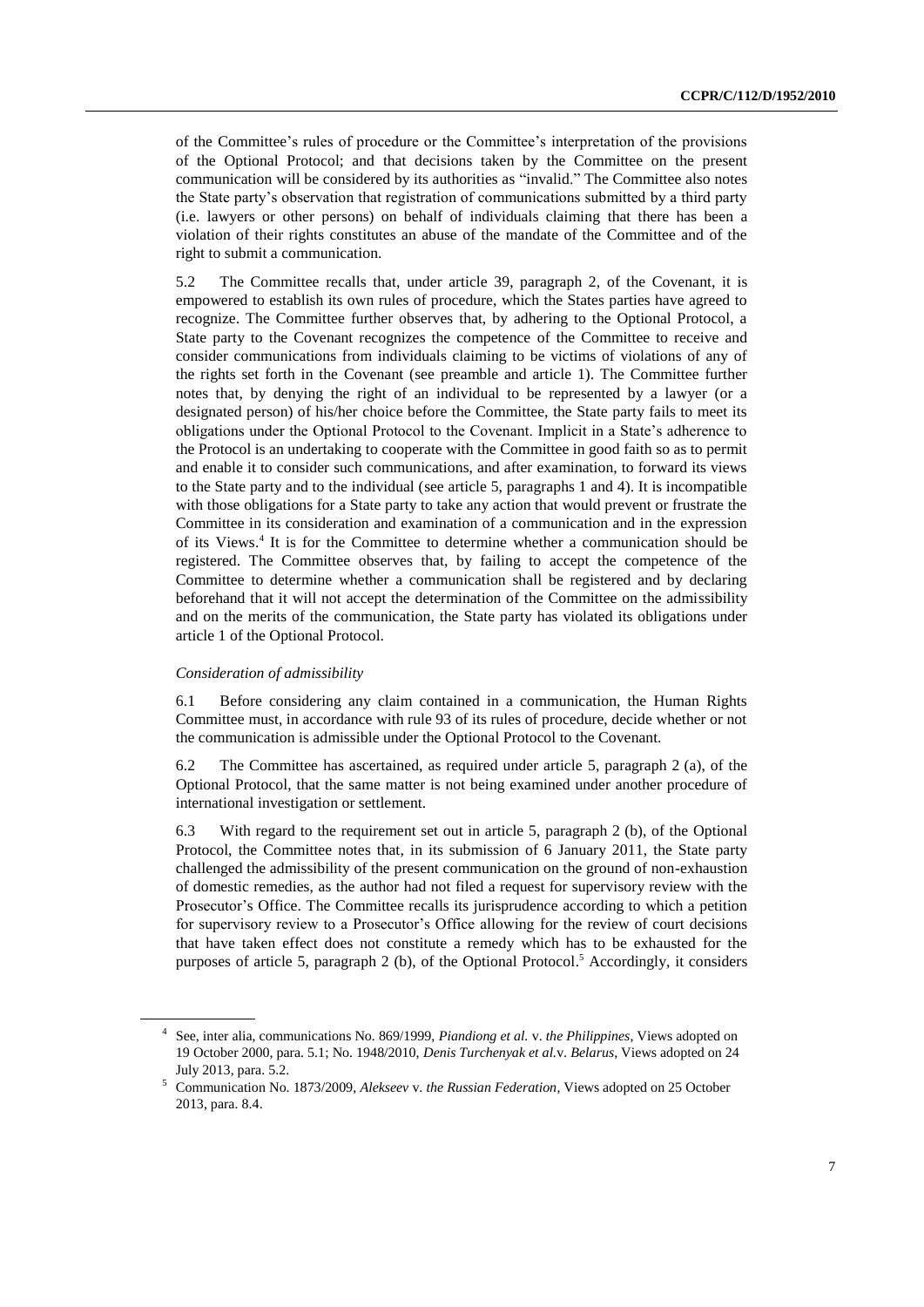that it is not precluded by article 5, paragraph 2 (b), of the Optional Protocol from examining that part of the communication.

6.4 The Committee notes the author's claim that he was subjected to arbitrary arrest on 26 July 2006, in violation of article 9, paragraph 1, of the Covenant. In the absence of any further detailed and documented information in support of those allegations and as to whether they were raised in domestic proceedings, the Committee considers that that claim has been insufficiently substantiated for the purposes of admissibility, and is therefore inadmissible under article 2 of the Optional Protocol.

6.5 The Committee also notes the author's claim under article 14, paragraph 1, of the Covenant that he has been denied access to justice because his case was heard by the Administrative Commission rather than a court, and that the domestic courts lacked independence. It observes that the decision of the Administrative Commission of the Leninsky District in Brest was reviewed by courts of two instances, which has not been disputed by the author. It notes that the material before it does not demonstrate that, by reviewing the author's case, the courts lacked independence. Accordingly, and in the absence of any other pertinent information in that respect, the Committee considers that the author has failed to sufficiently substantiate his claim for the purposes of admissibility. Accordingly, it concludes that that part of the communication is inadmissible under article 2 of the Optional Protocol.

6.6 The Committee further notes the author's claim under article 19, paragraph 1, of the Covenant. In the absence of any further information or explanations on file, the Committee considers that that part of the communication is insufficiently substantiated for the purposes of admissibility, and therefore inadmissible under article 2 of the Optional Protocol.

6.7 The Committee considers the remaining claims of the author, raising issues under article 19, paragraph 2, of the Covenant, to be sufficiently substantiated for the purposes of admissibility and declares them admissible.

#### *Consideration of the merits*

7.1 The Human Rights Committee has considered the communication in the light of all the information made available to it by the parties, as provided under article 5, paragraph 1, of the Optional Protocol.

7.2 The Committee notes the author's claim that, by applying the Code on Administrative Offences and the Law on Press and Other Media in his case, the State party's authorities restricted his freedom to impart information, as protected under article 19, paragraph 2, of the Covenant.

7.3 The first issue before the Committee is whether or not the application of article 172 (3) of the Code on Administrative Offences and the Law on Press and Other Media to the author's case, resulting in the confiscation of the leaflets and the subsequent fine, as well as preventing him from distributing leaflets criticizing the existing regime, constituted a restriction by the authorities within the meaning of article 19, paragraph 3, on the author's freedom of expression, in particular of his right to impart information and ideas of all kinds, regardless of frontiers, either orally, in writing or in print, in the form of art, or through any other media of his choice. The Committee notes that, under the law, publishers of periodical publications, as defined in article 1 of the Law on the Press and Other Media, are required to include certain publication data and to register such publications as media outlets. In the view of the Committee, by imposing such requirements on a leaflet produced for a particular event, the State party has established such obstacles as to restrict the author's freedom to impart information, as protected under article 19, paragraph 3, of the Covenant.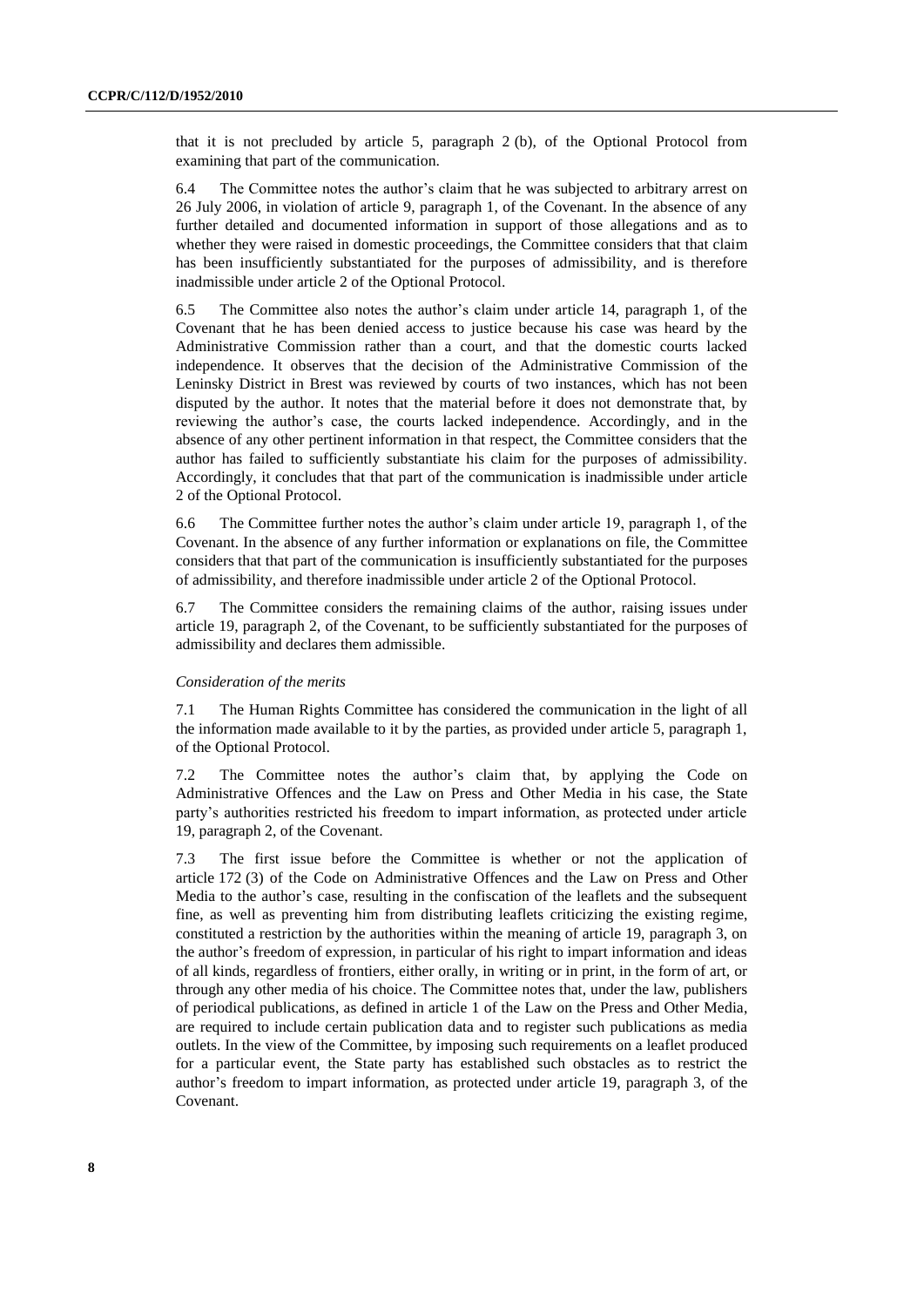7.4 The Committee has to consider whether the restrictions imposed on the author's right to freedom of expression were justified under any of the criteria set out in article 19, paragraph 3. The Committee observes that article 19 provides for certain restrictions but only as provided by law and necessary (a) for respect of the rights and reputation of others; and (b) for the protection of national security or public order (*ordre public*), or of public health or morals. It recalls that freedom of opinion and freedom of expression are indispensable conditions for the full development of the person; and that such freedoms are essential for any society and constitute the foundation stone for every free and democratic society.<sup>6</sup> Any restrictions on the exercise of such freedoms must conform to strict tests of necessity and proportionality and "be applied only for those purposes for which they were prescribed and must be directly related to the specific need on which they are predicated."<sup>7</sup> The Committee recalls that, if the State imposes a restriction, it is up to the State party to show that it is necessary for the aims set out in article 19, paragraph 2, of the Covenant.

7.5 The Committee also notes that the State party has not attempted to address the restrictions imposed on the author. In particular, the State party has not demonstrated why it was necessary, under domestic law and for one of the legitimate aims set out in article 19, paragraph 3, of the Covenant, to require that the author should indicate publication data on his leaflets which he could only obtain by registering the leaflet as a media outlet. Neither has the State party shown how preventing the author from distributing leaflets with a political message was in compliance with any of the legitimate aims set out in article 19, paragraph 3, and, in particular, why it was necessary in a democratic society, the cornerstone of which is free dissemination of information and ideas, including information and ideas contested by the government or the majority of the population. <sup>8</sup> The Committee concludes that, in the absence of any other pertinent explanations from the State party, the facts as submitted reveal a violation by the State party of the author's rights under article 19, paragraph 2, of the Covenant.

8. The Human Rights Committee, acting under article 5, paragraph 4, of the Optional Protocol to the International Covenant on Civil and Political Rights, is of the view that the facts as presented reveal a violation of the author's rights under article 19, paragraph 2, of the Covenant.

9. In accordance with article 2, paragraph 3 (a), of the Covenant, the State party is under an obligation to provide the author with an effective remedy, including the reimbursement of the legal costs incurred by the author. The State party is also under an obligation to take steps to prevent similar violations in the future.

10. Bearing in mind that, by becoming a party to the Optional Protocol, the State party has recognized the competence of the Committee to determine whether or not there has been a violation of the Covenant and that, pursuant to article 2 of the Covenant, the State party has undertaken to ensure to all individuals within its territory or subject to its jurisdiction the rights recognized in the Covenant and to provide an effective and enforceable remedy where it has been determined that a violation has occurred, the Committee wishes to receive from the State party, within 180 days, information about the

<sup>6</sup> See the Committee's general comment No. 34 (2011) on article 19: freedoms of opinion and expression, para. 2.

<sup>7</sup> Ibid., para. 22.

<sup>8</sup> See, mutatis mutandis, communication No. 1274/2004, *Korneenko* v. *Belarus*, Views adopted on 31 October 2006, para. 7.3, which reads: "The reference to the notion of ʻdemocratic society' in the context of article 22 indicates, in the Committee's opinion, that the existence and operation of associations, including those which peacefully promote ideas not necessarily favourably received by the government or the majority of the population, is a cornerstone of a democratic society."